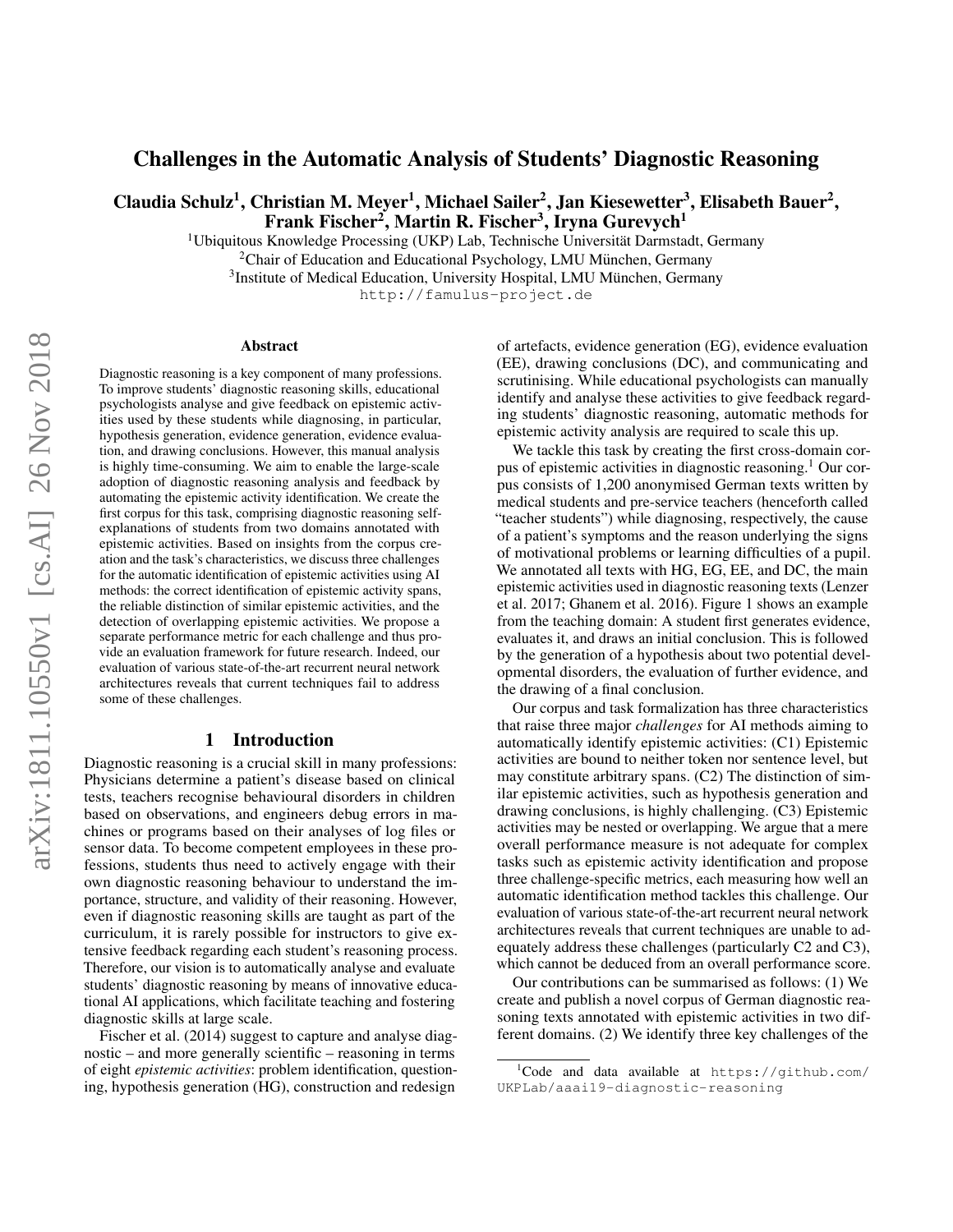First I wanted to see if the problem was new, so I checked the teacher's observations. *As it was the same back then*, I ruled out a trauma or another dramatic event. I was then undecided between autism and ADHD, *since his social behaviour seems to be problematic and that's a sign for both diagnoses*. In the end, I settled on ADHD *since his script seems chaotic and unorganised* and *because he seems to have some friends despite his difficult behaviour*.

Figure 1: Exemplary diagnostic reasoning text from the teaching domain, annotated with epistemic activity segments: evidence generation, *evidence evaluation*, drawing conclusions, hypothesis generation.

epistemic activity identification task and propose a performance measure for each, providing an evaluation framework for future AI research progress on each challenge. (3) We compare multiple state-of-the-art recurrent neural network architectures for the automatic identification of epistemic activities, showing that some of the challenges of our task are not addressed by current methods.

## 2 Related Work

Natural Language Processing approaches have been successfully applied to clinical diagnosis and decision-making (Demner-Fushman, Chapman, and McDonald 2009; Prakash et al. 2017). These works focus on predicting a diagnosis from clinical narratives (i.e. descriptions of clinical findings) without considering the diagnostic reasoning process. In contrast, our goal is to form the basis for fostering students' diagnostic reasoning skills by providing a resource for the automatic identification of students' reasoning steps.

Diagnostic Reasoning. The process of diagnostic reasoning, in particular in terms of epistemic activities (Fischer et al. 2014), has been investigated in both educational and professional contexts (Ghanem et al. 2016; Lenzer et al. 2017). These studies focus on protocols to capture reasoning while diagnosing. In contrast, we rely on students' self-explanations of their reasoning. Furthermore, we annotate epistemic activities as text segments that can have any length rather than using pre-segmented phrases. Based on datasets from these previous studies, Csanadi et al. (2016) and Daxenberger et al. (2017) automatically classify the pre-segmented phrases into epistemic activities using a conditional random field. Lerner et al. (2016) further propose visualisation tools for scientists, illustrating the results of such automatic classification algorithms. Since no existing datasets are publicly available, it is hard to reproduce and build upon these previous efforts. We thus make our corpus and the corresponding analysis software publicly available.

Meng, Rumshisky, and Sullivan (2018) propose an annotation schema for problem-solving dialogues. While some of their categories are similar to epistemic activities (e.g. *analysis*), the schema focuses on dialogues and is limited to their specific robotics use case (e.g. *query robot*, *algorithmic thinking-variable*). Similar to our work, they test LSTMbased tagging approaches, but neither their implementation nor their data is publicly available.

Argumentation Mining. Related to the study of diagnostic reasoning is argumentative reasoning, which has recently received growing attention from the NLP community. The focus has been on identifying argument components (Lippi and Torroni 2015; Schulz et al. 2018) or whole arguments, made of components (such as premises and claims) as well as attacking and supporting relations between them (Menini et al. 2018; Habernal and Gurevych 2017). Like us, Stab and Gurevych (2014) and Nguyen and Litman (2018) investigate arguments in an educational setting by automatically identifying arguments in students' persuasive essays. These and other works in argumentation mining generally investigate arguments as the *product* (see e.g. Habernal and Gurevych 2017) of the argumentative reasoning process. In contrast, we analyse the argumentative, in this case diagnostic, reasoning *process*. Our work thus adds not only a new corpus, but also a new research angle to the field of argumentation mining.

# 3 A Corpus of Epistemic Activities

To simulate professional diagnostic decision-making, *case scenarios* that ask students for a diagnosis in a specific problem-solving scenario are frequently used (Thistlethwaite et al. 2012). The underlying data of our corpus was collected by educational psychologists using eight case scenarios for the medicine and eight for the teaching domain. In the medicine domain, the anamnesis and results of various medical tests of fictional patients were given to medical students. In the teaching domain, the information provided to teacher students comprised observations about fictional pupils' behaviour, a report of grades, and a transcript of a meeting with the parents.

Diagnostic reasoning of medical and teacher students was captured by means of self-explanations, prompting them to reflect on their reasoning process (Renkl 2014). In each case scenario, the students were asked 'What is the diagnosis?' and 'How did you come up with this diagnosis?'. The written explanations constitute the *(diagnostic) reasoning texts* used for our corpus. Figure 1 depicts such a reasoning text.

### 3.1 Guideline Development and Annotation Setup

To analyse students' diagnostic reasoning, educational psychologists (Fischer et al. 2014) suggest a taxonomy of *epistemic activities*. The ones relevant for our context are: *hypothesis generation* (HG; the derivation of possible answers to the problem), *evidence generation* (EG; the derivation of evidence, e.g. through deductive reasoning or observing phenomena), *evidence evaluation* (EE; the assessment of whether and to which degree evidence supports an answer to the problem), and *drawing conclusions* (DC; the aggregation and weighing of evidence and knowledge to derive a final answer to the problem).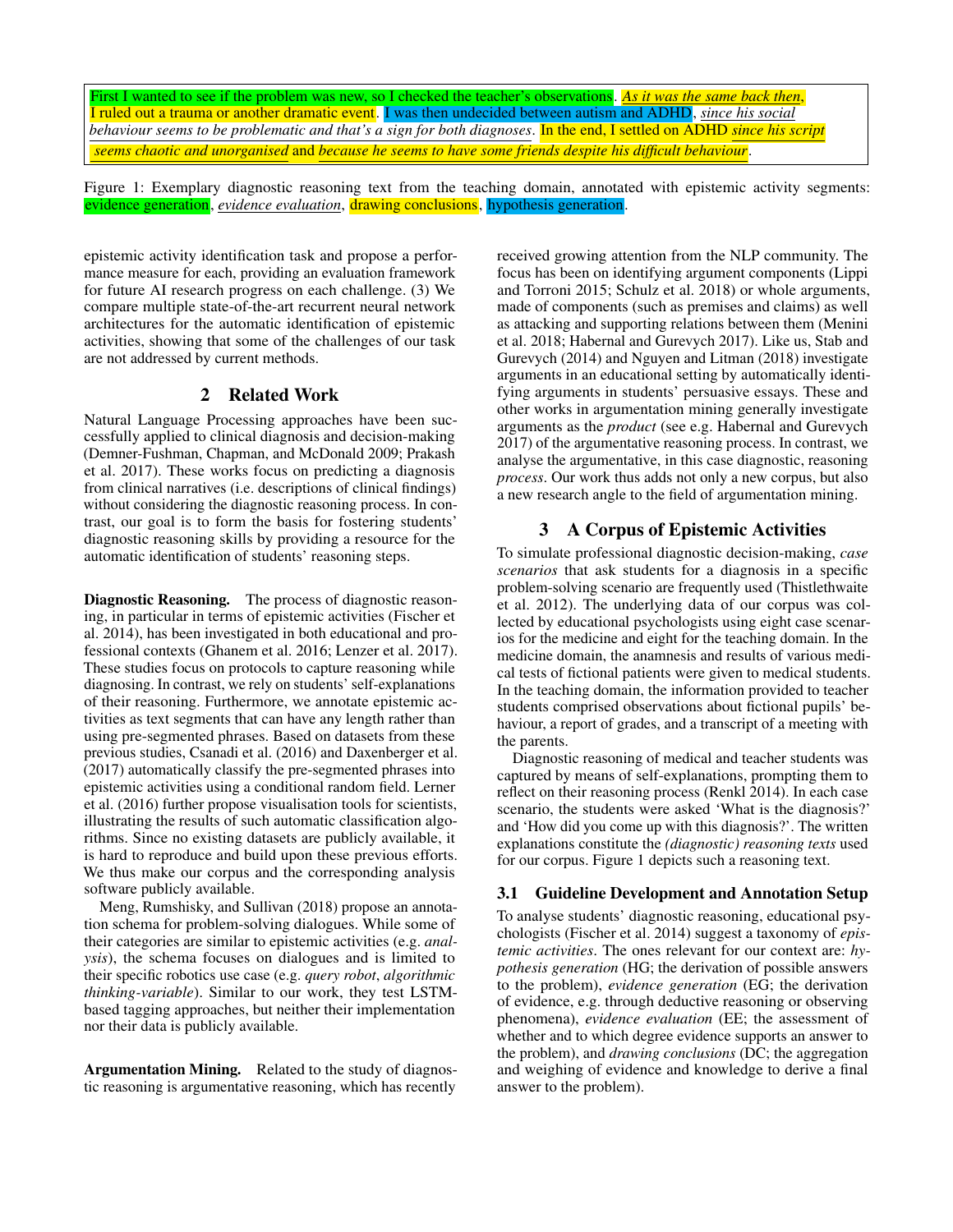| Domain                                |      |              |              |              | $\alpha_U$ $\alpha_U$ -HG $\alpha_U$ -EG $\alpha_U$ -EE $\alpha_U$ -DC $\alpha_U$ -segment $\uparrow \alpha_U$ -pair $\downarrow \alpha_U$ -pair |              |              |
|---------------------------------------|------|--------------|--------------|--------------|--------------------------------------------------------------------------------------------------------------------------------------------------|--------------|--------------|
| medicine 0.67<br>teaching $0.65$ 0.43 | 0.60 | 0.65<br>0.56 | 0.75<br>0.75 | 0.56<br>0.49 | 0.86<br>0.82                                                                                                                                     | 0.71<br>0.67 | 0.62<br>0.63 |

Table 1: Inter annotator agreement (IAA) in terms of Krippendorff's  $\alpha_U$ .

| Domain   |      |      |      |      | $\alpha_{U}$ -HG&DC $\alpha_{U}$ -EE&DC $\alpha_{U}$ -HG&EE $\alpha_{U}$ -EG&EE $\alpha_{U}$ -EG&HG $\alpha_{U}$ -EG&DC |      |
|----------|------|------|------|------|-------------------------------------------------------------------------------------------------------------------------|------|
| medicine | 0.71 | 0.85 | 0.78 | 0.78 | 0.61                                                                                                                    | 0.56 |
| teaching | 0.62 | 0.81 | 0.77 | 0.72 | 0.47                                                                                                                    | 0.48 |

Table 2: IAA ( $\alpha_U$ ) when merging epistemic activities. Bold indicates a value higher than both single activities.

Drawing upon the expertise of educational psychologists and implementing their requirements as to what constitutes an epistemic activity in a reasoning text, we aim to capture epistemic activities as accurately and naturally as possible. Thus, annotators simultaneously identify epistemic activity segments and their type (HG, EG, EE, or DC). Epistemic activities can therefore have any length and are not restricted to predefined segments. Our only rule for identifying epistemic activity segments is that any word indicative of the role an epistemic activity plays in the reasoning process should be part of the segment. Note that the unrestricted segment length also allows for the annotation of overlapping or nested epistemic activity segments. Especially the definition of DC indicates potential overlaps between DC and EE.

In four pilot annotations with educational psychologists, we further refined the definitions of EG and EE to the context of diagnostic reasoning texts: Due to the case scenario setup, students cannot generate evidence in the original sense, for example by performing tests or studies, since such evidence is already given in the case scenario information. We thus define EG as explicit statements of obtaining evidence from the case information or of recalling own knowledge, as shown in Figure 1. Moreover, many students do not explicitly evaluate evidence concerning its degree of relevance in supporting or refuting a potential answer, as defined for EE. We thus interpret the mentioning of evidence as an active selection of information considered relevant and define EE in this manner.

The resulting cross-domain annotation guidelines are understandable by annotators without previous knowledge about epistemic activities, which makes the guidelines easily adaptable to new domains. We recruited four expert annotators from the teaching and five from the medicine domain, who are all native German speakers.

Using the open-source INCEpTION Annotation Tool (Klie et al. 2018), we performed three rounds of annotations, each followed by a discussion to identify and resolve difficulties. This ensured a high quality of our corpus. In the first and second annotation rounds, a set of (respectively) 100 and 50 reasoning texts was annotated by all domain annotators. Since we found satisfactory inter-annotator agreement, each annotator then annotated a different set of 100 texts in the third round. We thus obtained annotations for 550 reasoning texts in the teaching and 650 in the medicine domain.

### 3.2 Reliability of Annotations

We evaluate the quality of annotations in terms of agreement between the domain annotators in the first two annotation rounds. Since our annotation task involves not only classifying the type of epistemic activity but also identifying segments, we apply Krippendorff's  $\alpha_U$  (Krippendorff 1995) as implemented in DKPro Agreement (Meyer et al. 2014).

The first five columns in Table 1 show the overall agreement and the agreement for each epistemic activity. We note that the agreement between annotators in the medicine domain is slightly higher than in the teaching domain. This result is in line with comments by the teaching annotators, that reasoning texts vary widely in terms of writing style and terminology, making the annotation task more difficult than in the medicine domain, where most students use a similar terminology. This is further reflected in the lower agreement on segments (when not considering the type of epistemic activity) in the teaching domain ( $\alpha_U$ -segment in Table 1). Overall, the agreement of more than 0.8 on segments shows that epistemic activity segments can be reliably identified by human annotators. Note that the fact that there were five annotators in the medicine and only four in the teaching domain does not affect the comparability of agreement scores: when forming groups of four medicine annotators, the  $\alpha_U$  scores are 0.66, 0.66, 0.66, 0.67, and 0.68, which are in correspondence with the score of all five annotators.

To make sure that none of the annotators produced unreliable annotations, we compute pairwise agreement scores. The highest and lowest scores are reported in the last two columns of Table 1, showing that even the lowest pairwise agreement still indicates reliable annotations. Upon closer inspection, none of the annotators has consistently low agreement with all other annotators. We thus conclude that all of our annotators produce annotations of similar reliability, justifying the third annotation round with only one annotator per reasoning text.

### 3.3 Annotation Difficulties

The agreement scores in Table 1 indicate that HG and DC are the most difficult to identify amongst the epistemic activities. In Table 2, we further investigate this difficulty and show that the reason for this is that HG and DC are often confused: when treating HG and DC as a single epistemic activity, the annotators' agreement improves by at least 18% compared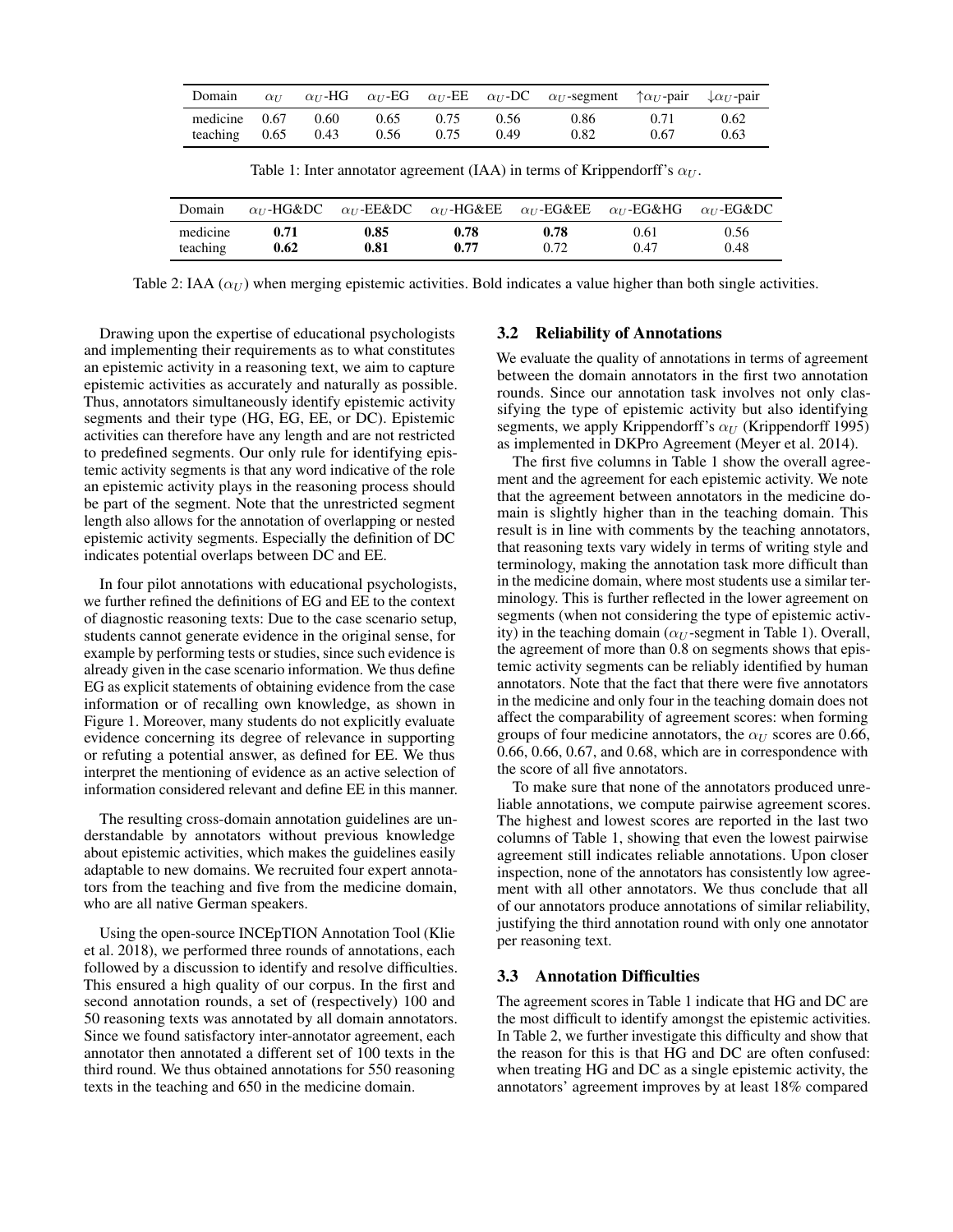|   |          | EG.  | EE                         |          |     |                               | HG DC EG/EE HG/DC DC/EE EG/HG HG/EE |      |     |      | EG/DC |
|---|----------|------|----------------------------|----------|-----|-------------------------------|-------------------------------------|------|-----|------|-------|
| ತ |          | 219  | 2124                       | 623 493  |     |                               |                                     | 342  |     | 12   |       |
|   |          |      |                            |          |     | av. # $0.35$ 3.27 0.96 0.76 – |                                     |      |     |      |       |
|   | av len.  |      | $10.1$ $11.6$ $9.0$ $16.0$ |          |     | 3.8                           | 8.5                                 | 9.8  |     |      |       |
| τ | #        | 354  |                            | 2671 311 | 444 | -8                            |                                     | 143  |     |      |       |
|   | av. $#$  | 0.64 | 4.86 0.57 0.81             |          |     |                               |                                     |      |     |      |       |
|   | av. len. | 12.4 | 12.1 13.5 15.4             |          |     | 7.9                           | 22.0                                | 10.9 | 6.0 | 11.1 |       |

Table 3: Corpus statistics in terms of absolute number (#), average number per text (av. #), and average number of tokens (av. len), where EE/EG (and similar) denotes an overlap of an EG and EE segment.

to the agreements for the two separate epistemic activities. We observe a similar trend when treating EE and DC as a single epistemic activity, where the agreement increases by at least 8%. This indicates that EE and DC are also difficult to distinguish. These two distinction problems suggest that it may also be problematic to distinguish HG and EE. Indeed our findings in Table 2 show that treating the two as a single epistemic activity also increases the agreement. Overall, our analysis suggests that distinguishing HG, DC, and EE is more difficult in the teaching domain, as we observe a larger increase of agreement when merging the epistemic activities. This difficulty in distinguishing epistemic activities may prove to be a challenge for AI methods that automatically identify epistemic activities.

EG is seldom confused with other epistemic activities (see Table 2). The only distinction problem, especially in the medicine domain, is with EE. We attribute this to the implicit use of evidence, such as naming medical tests rather than the results of these tests as evidence. For example, "important for the diagnosis are the neurological and physical examinations" is EE as it provides information considered relevant for making a diagnosis. However, some annotators marked this as EG, as it implicitly expresses that the student obtained evidence from the case scenario information (namely the neurological and physical examination notes).

### 3.4 Gold Annotations

Given our annotations, we generate gold segments and labels for both domains, which results in our final corpus consisting of 550 annotated text from the teaching domain (TeD) and 650 annotated text from the medicine domain (MeD).

Gold Standard Creation. For the first and second annotation round, where each text was annotated by all domain annotators, we first apply majority voting and subsequently resolve the annotations not decidable in a discussion between the annotators. In the medicine domain, an annotated segment is considered a gold annotation by majority voting, if this exact segment is annotated as the same epistemic activity by four out of the five annotators. We opt for a majority of four instead of three to ensure a high quality of our corpus, thus avoiding segments incorrectly labeled by three of the five annotators. Indeed, 20% of the 517 annotations not decidable by our majority voting were given a different label during the annotators' discussion than a majority voting of three would have assigned. In the teaching domain, a segment annotated

exactly the same by three out of the four annotators is considered a gold annotation. For the third annotation round, the annotations of each annotator are taken as gold annotations.

A distinguishing feature of our new corpus is that segments with different labels may *overlap*, i.e. a token may belong to two different epistemic activity segments. Overlapping segments have so far mostly been studied for lower-level tasks such as named-entity recognition (Alex, Haddow, and Grover 2007; Ling and Weld 2012) or as arising from jointly modeled lower-level tasks (McDonald, Crammer, and Pereira 2005). However, named entities constitute much shorter segments than the ones found in our corpus. For high-level tasks, overlapping segments provide a new direction of research, which has so far only been explored for discourse units in Wikipedia and news articles (Afantenos et al. 2010), where, in contrast to our corpus, overlapping segments do not belong to different classes. Due to the lack of resources so far, the identification of overlapping segments may prove to be challenging for AI methods aiming to automatically identify epistemic activities.

Corpus Analysis. In an analysis of our new corpus, we find that reasoning texts in TeD are over 50% longer than those in MeD (average token count per text: 100 versus 64). This difference in length can be partly attributed to the inclusion of more statements not constituting an epistemic activity by teacher students, on average ten tokens as compared to three tokens by the medical students. Our analysis also reveals that epistemic activity segments may consist of anything between one or two tokens, and two or three sentences. This supports the requirement of educational psychologists that epistemic activities should be annotated without pre-segmentation.

Table 3 compares the two parts of our corpus in more detail. We observe that, overall, teacher students use more and longer epistemic activities than medical students. Interestingly, there is nearly no difference in the length or average number of DCs used in the medicine and teaching domain. Furthermore, HG is used more frequently by medical students, while teacher students engage more frequently in EE and EG. We attribute the former observation to the diagnostic training included in the medical but not in the teacher education curriculum, so medical students are more aware of the importance of forming hypotheses than teacher students. The latter observation may be due to the less concise writing and reasoning style of teacher students, leading to the annotation of multiple EE segments rather than a single one. Table 3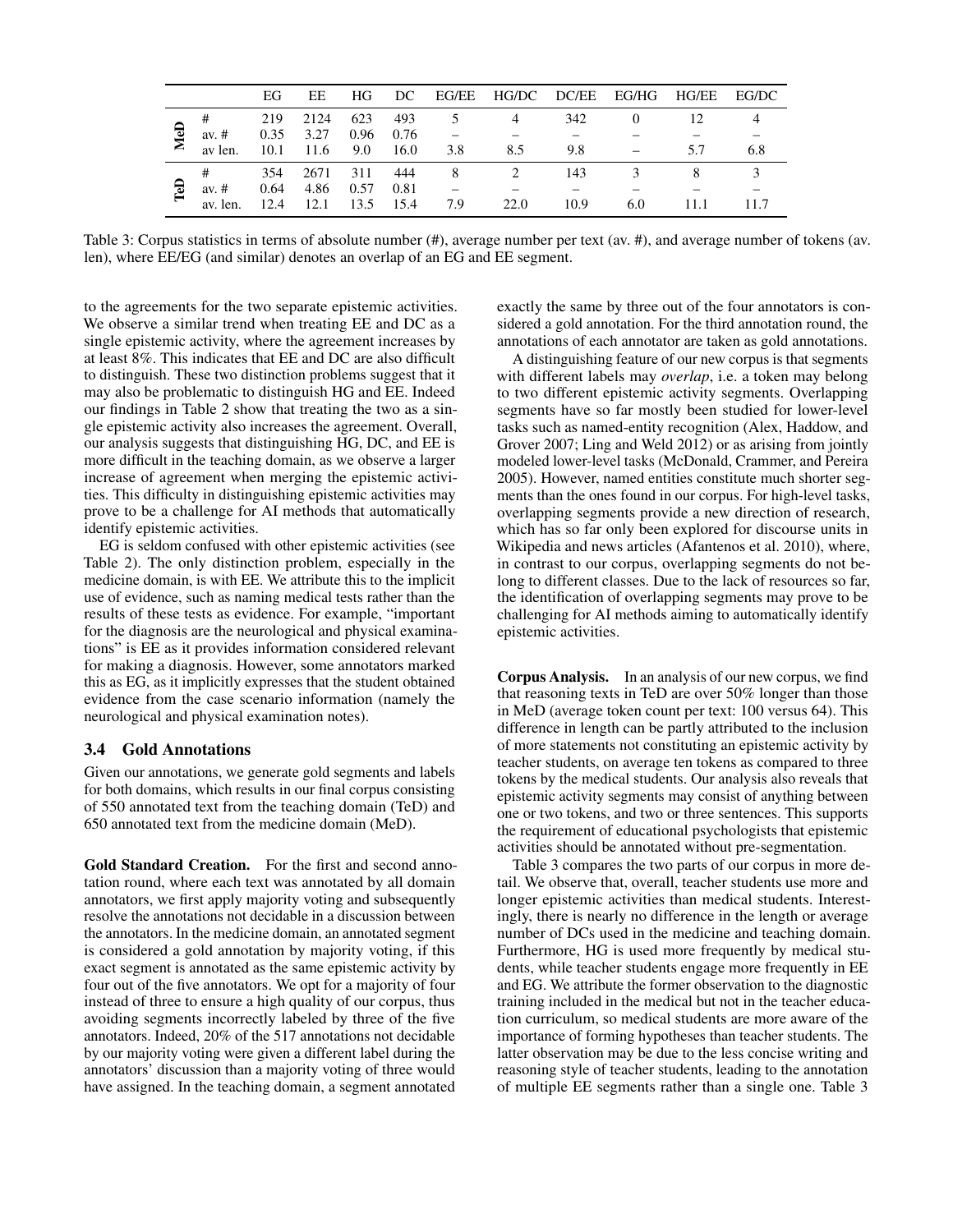also highlights that overlaps between all types of epistemic activities occur in our corpus. As can be expected from the definition of DC, the majority is between DC and EE.

Concluding the analysis of our corpus, we note that the distribution of epistemic activities is highly skewed, with 62/70% (MeD/TeD) being EE and only 6/10% (MeD/TeD) being EG. This in combination with the fact that annotators found it difficult to distinguish HG, DC, and EE suggests that our new corpus may prove challenging for algorithms aiming to automatically identify epistemic activities.

### 4 Automatic Identification of Epistemic Activities

Having created a high-quality corpus of epistemic activities, which naturally captures the epistemic activity identification task performed by educational psychologists, this section focuses on how to apply machine learning methods to scale up this task. Our corpus has three intrinsic characteristics: it provides segments of arbitrary length (C1), it distinguishes different epistemic activity types (C2), and it includes overlapping epistemic activity segments (C3). These can be interpreted as *challenges* that an ideal method should address.

### 4.1 Modeling the Task

Challenges C1 and C2 imply that we are dealing with a multiclass sequence labeling task, as for example encountered in the related task of argument component identification (Schulz et al. 2018). This is commonly modeled by assigning a label to each token that expresses both the type of segment, here the type of epistemic activity  $A = \{HG, EG, EE, DC\},\$ and the segment boundaries in terms of BIO-labels  $S =$  ${B, I, O}$ , indicating the beginning  $(B)$ , continuation  $(I)$ , or absence  $(O)$  of a segment. That is, the possible labels for each token are  $C = (\{B, I\} \times A) \cup \{O\}$ . However, challenge C3 turns our task into a *multi-label* problem (Tsoumakas and Katakis 2007), in which each token may be associated with multiple labels, i.e. a subset  $C' \subseteq C$ .

One way to tackle multi-label tasks is through problem transformation. Here, we use three transformation strategies to obtain: 1) multiple (single-label) multi-class problems, 2) a unique (single-label) multi-class problem, and 3) a multidimensional classification problem.

For the first transformation strategy, called SEPARATE, we map the class labels C to four separate class labels  $C_{HG}$  =  $C_{EG} = C_{EE} = C_{DC} = S$ . Each  $C_i$  represents a separate multi-class classification problem, i.e. the identification of each epistemic activity is treated as a separate task. This setup has the obvious drawback of having to optimize each epistemic activity separately.

The second transformation, called CONCAT, creates a new set of class labels, which consists of all possible combinations of different epistemic activity segments that may be associated with a token, i.e. concatenations of BIO-labels for each epistemic activity:  $C_{\text{concat}} = S^{|A|}$ . For example, the first token of the last sentence in Figure 1 is labeled as  $O-O-O-B$  (beginning DC), the following tokens up to 'ADHD' as  $O-O-O-I$  (continuation DC), 'since' as  $O-O-B-I$ (beginning EE, continuation DC), all following tokens up to

'unorganised' as  $O-O-I-I$  (continuation EE and DC), and the full stop as  $O-O-O-O$ . The transformation thus results in a single-label multi-class task. In theory, this transformation implies an explosion in possible class labels (namely 81). However, in practice only a small portion of these occur in our data (12 in MeD, 16 in TeD).

Finally, our third transformation, called MULTI-OUTPUT, models the multi-label task as a multi-output (also called multi-dimensional) classification problem (Read, Bielza, and Larrañaga 2014; Borchani et al. 2015), where  $C_{HG}$ ,  $C_{EG}$ ,  $C_{EE}$ , and  $C_{DC}$  are the class labels of the four-dimensions to be jointly predicted.

### 4.2 Neural Architectures

Recurrent Neural Networks are state-of-the-art for multiclass sequence labeling tasks (Ma and Hovy 2016). We apply Reimers and Gurevych's (2017) implementation of a bidirectional long short-term memory (BiLSTM) network with a conditional random field (CRF) output layer for the two transformations SEPARATE and CONCAT, as these result in multi-class tasks. For SEPARATE, we train a separate BiLSTM-CRF for each epistemic activity, each predicting one of the sequence classes  $C_{HG}$ ,  $C_{EG}$ ,  $C_{EE}$ , and  $C_{DC}$ per token. For CONCAT, we train a single BiLSTM-CRF to predict a single  $C_{\rm concat}$  label per token.

For MULTI-OUTPUT, we implement a multi-output architecture similar to Reimers and Gurevych's (2017), but using a shared BiLSTM with multiple CRF output layers instead of only one. Each CRF layer predicts one of the classes  $C_{HG}$ ,  $C_{EG}$ ,  $C_{EE}$ , and  $C_{DC}$ .

As a reference, we use two baselines: First, a majority baseline, denoted MAJ-BASELINE, which always predicts the most frequent  $C' \subseteq C$ , resulting in the single label *I-EE* (continuation EE) for all tokens. Second, a single-label multiclass classification setup PREF-BASELINE, which trains a BiLSTM-CRF to predict a single label (rather than multiple) from  $C = (\{B, I\} \times A) \cup \{O\}$ . This necessarily ignores any overlaps of epistemic activity segments. To train this model, we apply the following preference order over epistemic activities derived from the label frequencies in our corpus (see Table 3) and an importance rating by educational psychologists:  $DC \succ HG \succ EG \succ EE$ . The most frequent activity EE receives the lowest preference (i.e. it is only used as a label if it does not overlap with other activities), while DC is preferred over all other labels due to its importance and to ensure a sufficient amount of training instances. Note that the preference order is applied on a segment rather than token level. For example, the first token of the last sentence in Figure 1 receives the label  $B$ - $DC$ , all following tokens before the full stop  $I$ - $DC$  and the full stop itself the label  $O$ .

Experimental Setup: We split our data into 60% train, 20% dev, and 20% test sets, using the same proportion of case scenarios in all splits. We perform ten runs for each architecture, applying the following parameters for all of them: one hidden layer of 100 units, variational dropout rates for input and hidden layer of 0.25, and the *nadam* optimizer. We furthermore use the German *fastText* word embeddings (Grave et al. 2018).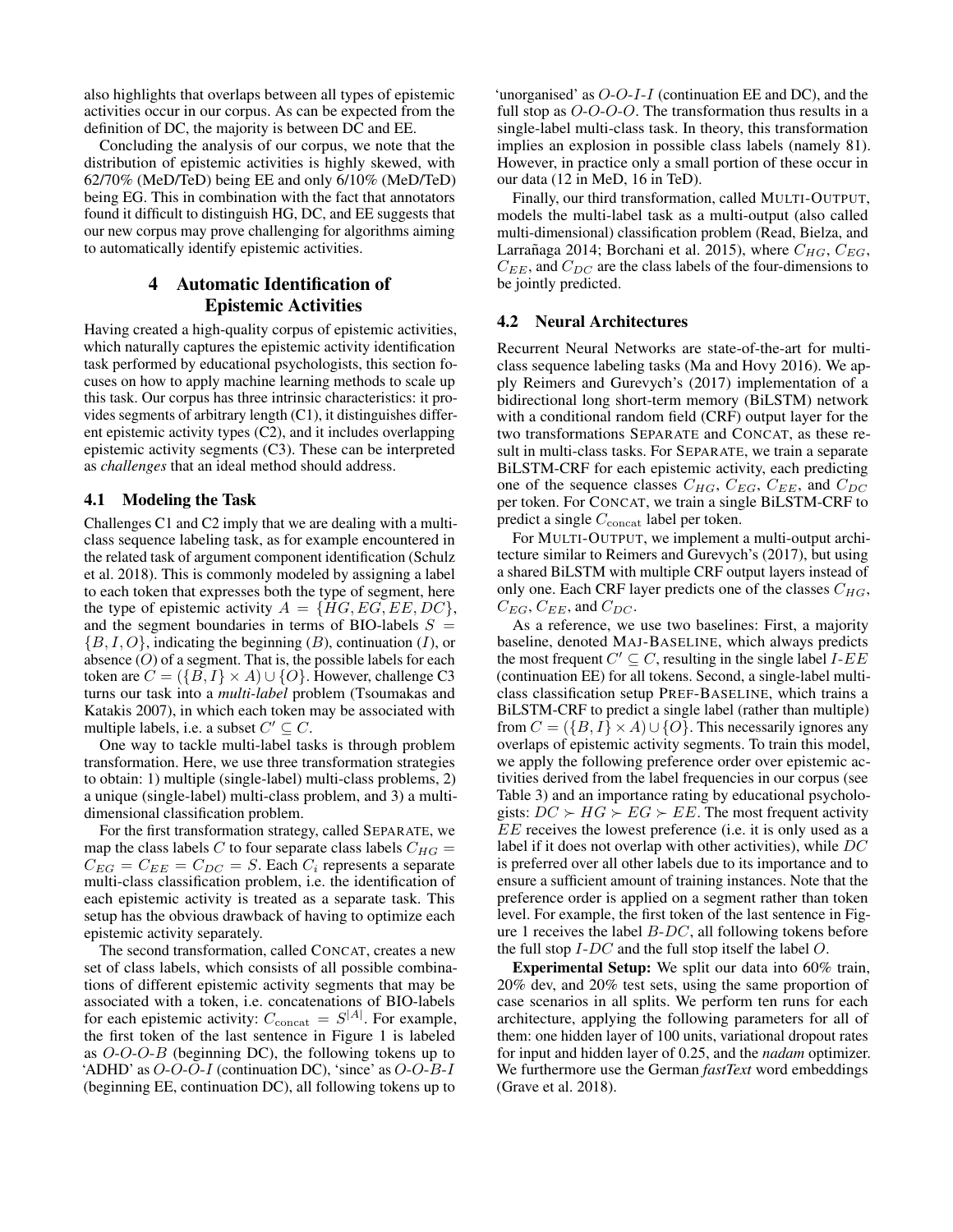|     |                                                  | $_{HL}$                     | $M_S$                         |                                                  |                         | $M_A$                         | $M_O$                                             |                         |                                           |                             |                                        |
|-----|--------------------------------------------------|-----------------------------|-------------------------------|--------------------------------------------------|-------------------------|-------------------------------|---------------------------------------------------|-------------------------|-------------------------------------------|-----------------------------|----------------------------------------|
|     | Architecture                                     | all                         | EG                            | EE                                               | HG                      | DC                            | all                                               | EG                      | EE                                        | HG                          | DC                                     |
| MeD | MULTI-OUTPUT<br><b>SEPARATE</b><br><b>CONCAT</b> | 0.07<br>0.07<br>$0.06***$   | 71.60<br>70.87<br>71.05       | $80.20^{+}$<br>$80.24$ <sup>+</sup><br>$79.96^+$ | 69.28<br>68.53<br>69.36 | 65.32<br>65.80<br>65.18       | $22.21$ <sup>+</sup><br>$21.25^+$<br>$23.01^{++}$ | 63.09<br>63.15<br>67.86 | $66.39^{+}$<br>$65.31^{+}$<br>$66.43^{+}$ | 45.50<br>50.26<br>44.51     | 44.76<br>49.26<br>45.40                |
|     | PREF-BASELINE<br>MAJ-BASELINE                    | 0.07<br>0.11                | 70.02<br>32.70                | 75.46<br>23.49                                   | 69.32<br>30.48          | 65.74<br>29.96                | 19.77<br>4.25                                     | 52.91<br>33.13          | 38.87<br>31.00                            | 46.34<br>32.61              | 49.03<br>1.39                          |
|     | human upper bound                                | 0.04                        | 85.61                         | 90.25                                            | 86.37                   | 85.58                         | 35.06                                             | 100.00                  | 76.15                                     | 91.38                       | 76.50                                  |
| TeD | MULTI-OUTPUT<br><b>SEPARATE</b><br><b>CONCAT</b> | 0.07<br>0.07<br>$0.06^{++}$ | 78.53<br>76.38<br>$78.71^{+}$ | $78.87^{+}$<br>$79.47^+$<br>$79.07^+$            | 57.16<br>57.05<br>57.12 | 61.77<br>57.52<br>$62.53^{+}$ | $19.96^{+}$<br>18.34<br>$21.68***$                | 58.42<br>54.68<br>56.75 | $71.98^{+}$<br>$78.89***$<br>$68.75^{+}$  | $32.61^+$<br>32.09<br>32.51 | 47.10<br>36.11<br>$51.97$ <sup>+</sup> |
|     | PREF-BASELINE<br>MAJ-BASELINE                    | 0.06<br>0.11                | 77.60<br>31.75                | 77.21<br>23.11                                   | 55.67<br>32.03          | 61.02<br>30.97                | 18.93<br>4.42                                     | 57.25<br>31.21          | 45.15<br>30.75                            | 36.62<br>32.61              | 49.71<br>6.28                          |
|     | human upper bound                                | 0.03                        | 93.29                         | 90.71                                            | 81.77                   | 82.11                         | 30.58                                             | 78.68                   | 88.99                                     | 79.96                       | 95.04                                  |

Table 4: Performance of our architectures and human upper bound. The <sup>+</sup> indicate how many other methods (excluding MAJ-BASELINE) this method significantly outperforms (Mann-Whitney U Test,  $P < 0.05$  with Bonferroni correction).

### 4.3 Evaluation Metrics

Multi-label classification tasks are typically evaluated using *hamming loss* (Schulz et al. 2014; Sokolova and Lapalme 2009). This metric quantifies the amount of incorrect labels per token, averaged over all tokens:

$$
HL = \frac{1}{|\mathcal{X}|} \sum_{x \in \mathcal{X}} \frac{1}{|C|} \sum_{c \in C} \mathbf{xor}(y_{x,c}, \hat{y}_{x,c}) \tag{1}
$$

where X is the dataset (set of tokens to be classified),  $y_{x,c}$  is 1 if token x has label c in the the gold data, and 0 otherwise, and  $\hat{y}_{x,c}$  is 1 if token x has label c in the prediction, and 0 otherwise.  $\mathbf{xor}(\cdot, \cdot)$  is the usual exclusive-or function.

Given the three challenges associated with the automatic identification of epistemic activities that a machine learning method should be able to tackle, we propose to evaluate each challenge using a separate metric, rather than merely relying on one overall performance score such as HL. Regarding C1, we measure the segmentation performance in terms of how well the segmentation labels S are predicted for each epistemic activity, thus obtaining a separate performance score for each  $a \in A$ :

$$
M_S(a) = macro\text{-}FI(C_a, \mathcal{X})\tag{2}
$$

where *macro-F1* is the macro-averaged harmonic mean between precision and recall across all labels in  $C_a$ .

The performance of C2 is assessed as performance in predicting the correct epistemic activity, or a combination thereof<sup>2</sup>, for each token. Whether a token constitutes the beginning or continuation of an epistemic activity is disregarded by this metric:

$$
M_A = macro\text{-}FI(\mathscr{P}(A), \mathcal{X})
$$
 (3)

To evaluate  $C3$  – the ability to predict overlapping segments – we measure the performance only on those tokens

that are associated with at least two labels, i.e. where for the set of associated labels  $C' \subseteq C$  it holds that  $|C'| \geq 2$ . We denote this set of tokens by  $\mathcal{X}_{\text{overlap}}$  and again obtain a separate performance score for each  $a \in A$ :

$$
M_O(a) = macro\text{-}FI(C_a, \mathcal{X}_{\text{overlap}})
$$
 (4)

In the next section, we evaluate our different neural architectures using HL and the three challenge-specific metrics to measure how well the architectures address the challenges.

#### 4.4 Analysis and Discussion of Results

Table 4 presents our performance results in terms of averages over ten runs. Since each of the four metrics evaluates different class labels and sets of tokens, a mapping from the outputs of all neural architectures to the respective classes and token sets is applied. For better interpretability of the scores achieved by the architectures, Table 4 also reports the best score for each metric achieved by some annotator as the human upper bound.

Overall Performance. As can be expected given the complexity of this task, the MAJ-BASELINE does not address any of the three challenges, performing poorly across all performance metrics. In contrast, PREF-BASELINE achieves comparable results to the other neural architectures.

All three neural architectures achieve similar overall performance in terms of the hamming loss HL, confirming the necessity for additional performance measures able to assess performance along multiple dimensions. As there is still a prominent performance gap to the human upper bound, we now analyse each identified challenge in detail to understand which research direction is most promising to improve the current state-of-the-art methods in the future.

C1. Regarding the challenge of segmentation and the associated metric  $M<sub>S</sub>$ , we again observe that all architectures exhibit similar performance, including our second baseline model PREF-BASELINE. It only exhibits a disadvantage in predicting EE segments, which can be attributed to the 'penalisation' of EE in cases where EE overlaps with other

<sup>&</sup>lt;sup>2</sup>The empty set in  $\mathcal{P}(A)$  denotes label  $O \in C$ . Note that the upper bound of  $M_A$  is 62.5 due to label sets that never occur in the gold data, e.g.  $\{HG, EG, EE, DC\}$ .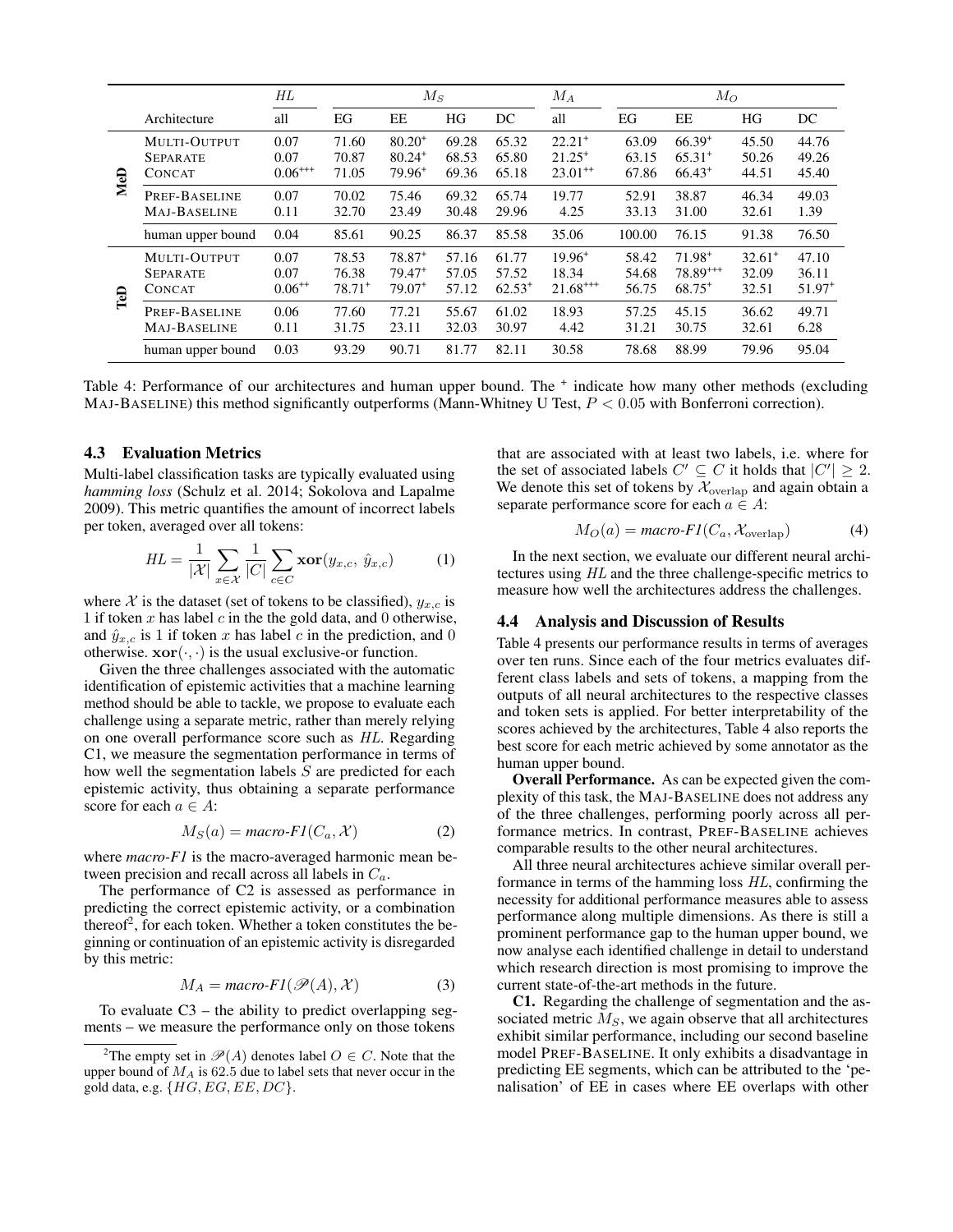epistemic activities (due to the preference order). In such cases, PREF-BASELINE is trained to predict one of the other epistemic activities, rather than EE.

Overall, segmenting EE is easiest for the other architectures. One reason for this may be the less skewed distribution of segment labels ( $B: 6\%, I: 53\%, O: 43\%$ ) as compared to the other epistemic activities, which all exhibit a similarly skewed distribution of  $B: 1\%, I: 9\%,$  and  $O: 90\%$ . The better performance on EG compared to HG and DC can thus be attributed to easier identifiability of EG, for example due to linguistic cues, rather than the label distribution.

We observe that the performance trends on segmenting the different epistemic activities as well as the differences in MeD and TeD match the trends in the human upper bound. Overall, our architectures achieve 78–89% of the human upper bound on MeD and 70–88% on TeD, indicating that state-of-the-art methods can perform segmentation reasonably well.

C2. Concerning the distinction of epistemic activities as measured by  $M_A$ , all architectures achieve less than 66% (MeD) and 71% (TeD) of the human upper bound, with the CONCAT architecture performing best. Our detailed analysis reveals that this is due to the more reliable prediction for tokens associated with only one epistemic activity compared to the other architectures. However, the relatively low performance highlights that the task of distinguishing different epistemic activities is highly challenging.

Figure 2 shows an exemplary confusion matrix (of CON-CAT for MeD) regarding the task measured by  $M_A$ , i.e. for labels  $\mathcal{P}(A)$ . Each row indicates the percentage of tokens associated with this label that were (in)correctly classified. Labels that do not occur in the gold data or in predictions are omitted in the figure. We observe that most confusion occurs due to prediction of the majority label EE, indicating that the skewed distribution of epistemic activities is a problem for the neural architectures. Furthermore, DC and HG are frequently confused, mirroring the distinction difficulty observed during corpus creation.

C3. The evaluation of overlapping segments in terms of  $M_O$  shows that our architectures can reasonably identify EE in overlapping segments (87%/89% of human upper bound in MeD/TeD), but perform poorly on identifying HG segments involved in overlaps (55%/46% of human upper bound in MeD/TeD). This may be due to the small amount of overlaps involving HG (see Table 3). However, the equally infrequent overlaps involving EG can be predicted more reliably, whereas the frequently occurring overlaps with DC achieve poor results. Thus, the poor performance on overlaps is not only due to the skewed label distribution, but also to the inherent difficulty of overlapping epistemic activities, which is highly challenging for state-of-the-art methods.

The confusion matrix (Figure 2) sheds further light on the prediction of overlaps: For overlaps of two epistemic activities, our architectures often identify only one of them. For example, EE-DC is mostly wrongly predicted to be only EE or only DC. Note that CONCAT only predicts overlaps between epistemic activities that also occur in the training data. In contrast, SEPARATE also predicts other overlaps, even overlaps between three epistemic activities.



Figure 2: Confusion matrix of CONCAT for MeD.

### 5 Conclusion and Discussion

We presented a novel corpus of diagnostic reasoning texts written by medical students and pre-service teachers, which are annotated with epistemic activities. We identified three intrinsic characteristics of our corpus, which constitute *challenges* for AI methods aiming to automatically identify epistemic activities. To measure the performance of AI systems on each of these challenges, we propose a separate performance metric for each challenge. These provide an evaluation framework for future research.

Indeed, we show that state-of-the-art recurrent neural network architectures are unable to satisfactorily tackle two of the three challenges, namely the accurate distinction of different epistemic activities and the correct identification of overlapping epistemic activity segments. This leads to two conclusions: On the one hand, it is crucial to evaluate AI systems along different task-specific characteristics, instead of simply using common overall metrics, such as the overall F1 score or hamming loss. On the other hand, future work needs to focus on the development of systems specifically designed to tackle the challenges of our novel corpus. Such systems will also prove useful for other multi-label sequence labeling tasks.

We expect that our work will have a large impact for educational psychologists as it is a crucial step towards automatically generating feedback on students' reasoning at a large scale. As a next step, we will investigate new approaches to better solve the three challenges of epistemic activity identification and extend our task to the automatic assessment and feedback generation for diagnostic reasoning.